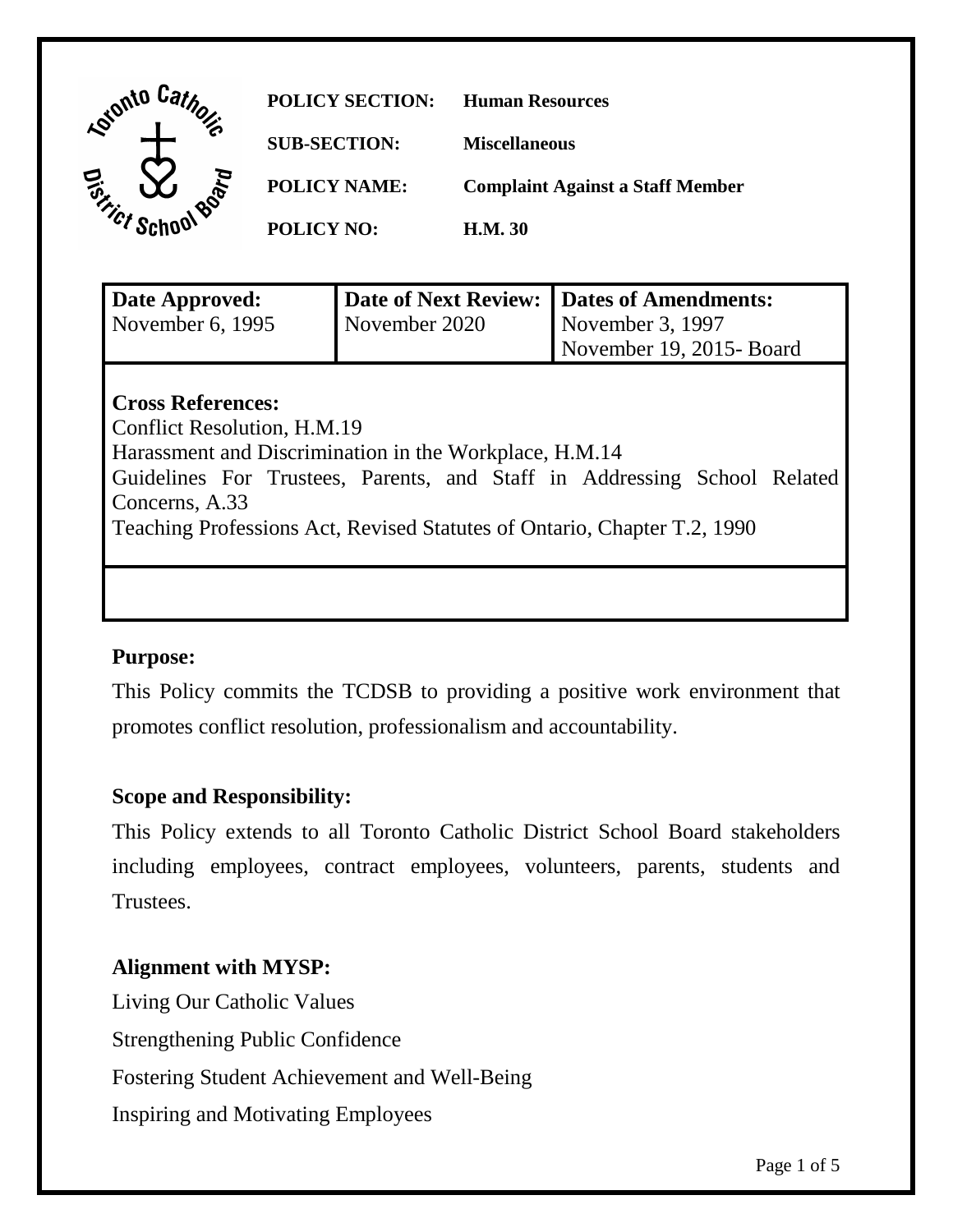

**POLICY SECTION: Human Resources SUB-SECTION: Miscellaneous POLICY NAME: Complaint Against a Staff Member POLICY NO: H.M. 30**

# **Financial Impact:**

Minimal financial impact other than time and administrative resources allocated to resolving issues at the Board level.

# **Legal Impact:**

If concerns are not addressed and resolved at the local level, issues may be escalated externally, including to the Ontario College of Teachers and the Ombudsman of Ontario.

### **Policy:**

A complaint against a staff member will be dealt with in a just, timely manner that respects the dignity and rights of all parties involved.

### **Regulations:**

- 1. Members of Board and administrative staff will make every reasonable effort to encourage and support resolution of the matter at the local level by the parties most directly involved in the matter. When dealing with conflict between staff and the TCDSB community or between different members of the TCDSB community, reference should be made to *Policy H.M.19, Conflict Resolution* for specific advice and procedures.
- 2. Responding to a complaint will be governed by the following principles and practices: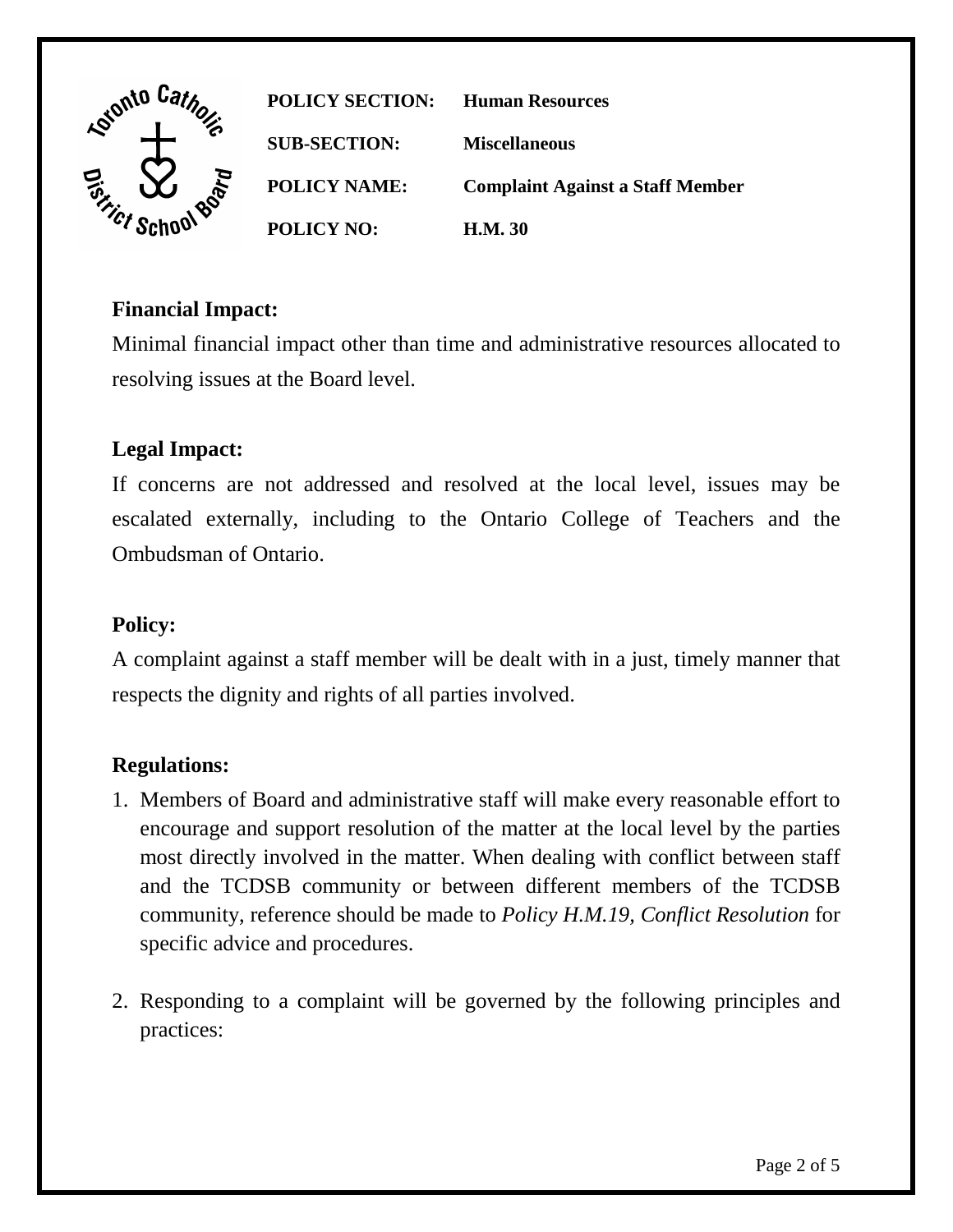

- a. Complainants have a right to have their complaint (i.e. expression of dissatisfaction or allegation) dealt with in an appropriate and timely manner.
- b. Anonymous complaints shall not be acted upon. If the complainant fails to or refuses to put his or her statements in writing, they will be advised that his or her identity and complaint will be made known to the individual if there is an expectation that the complaint be addressed. Anonymous complaints cannot be pursued unless they are related to safety that are reportable under the Workplace Violence Policy or the Child Abuse Reporting Policy.
- c. Efforts to address the complaint will be consistent with applicable provisions of Collective Agreements, legislation and policies.
- d. Where the complainant has dealt directly with the staff member and is not satisfied with the response or the manner in which the matter was addressed, the complainant or the staff member may ask the superordinate to assist with the resolution process.
- e. A staff member has a right to be informed, as soon as practicable (usually within three working days), of the nature and the specifics of a complaint. A staff member has a right to be aware of, and present at, a committee meeting of the Board where a complaint is to be heard, as well as other meetings involving the complainant and superordinates or trustees.
- f. The staff member, the complainant or the superordinate may choose to involve another party in addressing the complaint. Such a person may be a representative of one of the parties and/or someone with relevant knowledge or skills. Where any person involved is represented by a solicitor, the other persons involved will be advised so that they may obtain their own legal advice.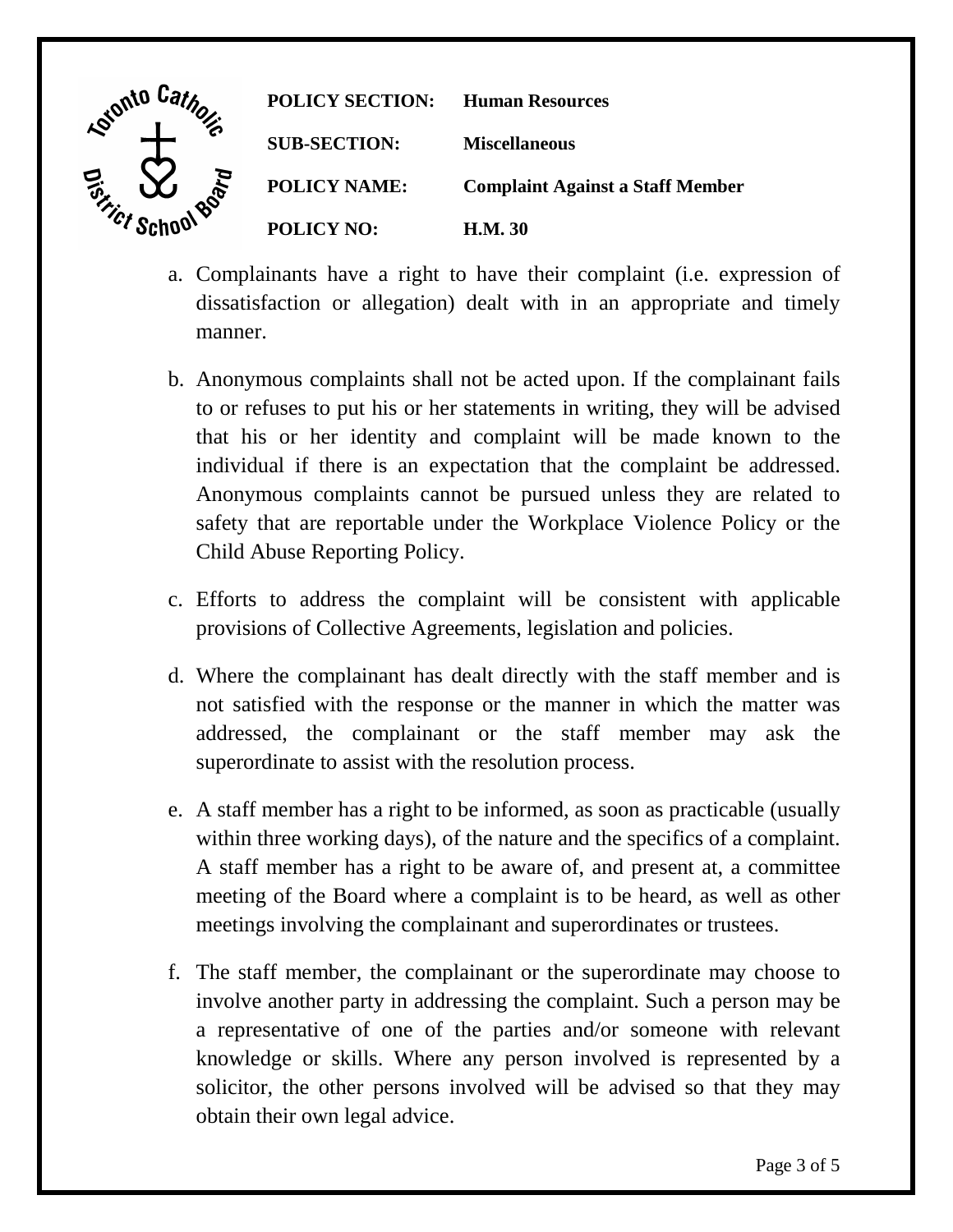

- g. Consideration could be given, in appropriate cases, to involvement of a person trained in conflict mediation, where both parties agree to and will abide by a mediated solution.
- h. The extent to which the complaint resolution process is documented in writing depends on the circumstances and the parties involved. Where there are requests to submit specific materials or responses in writing, board staff and the complainant are expected to respond to such requests to the extent that is reasonable and in the best interests of the parties.
- i. Where there is more than one concern being addressed or where the issue is complex, the superordinate will, under normal circumstances, ask that the concerns be set out in writing and that the discussions focus on the contents of the submission.
- j. Students may register a complaint against a staff member in a manner appropriate to the particular school and grade level or may ask their parent/guardian to do so. As an alternative, students who have attained the age of majority may follow the policies as outlined for parents/guardians and other ratepayers.
- 3. Where the complaint is also the focus of a grievance arbitration or under review by the Human Rights Tribunal, the process described herein may be modified.
- 4. Staff who are employed under a collective agreement may request that a representative of their union or association or other representative be present, where appropriate. Non-union staff may request the attendance of a representative of their choice.
- 5. As with any written record generated within the Board, the Municipal Freedom of Information and Protection of Privacy Act governs the creation, retention, disclosure, alteration, and destruction of any written material.